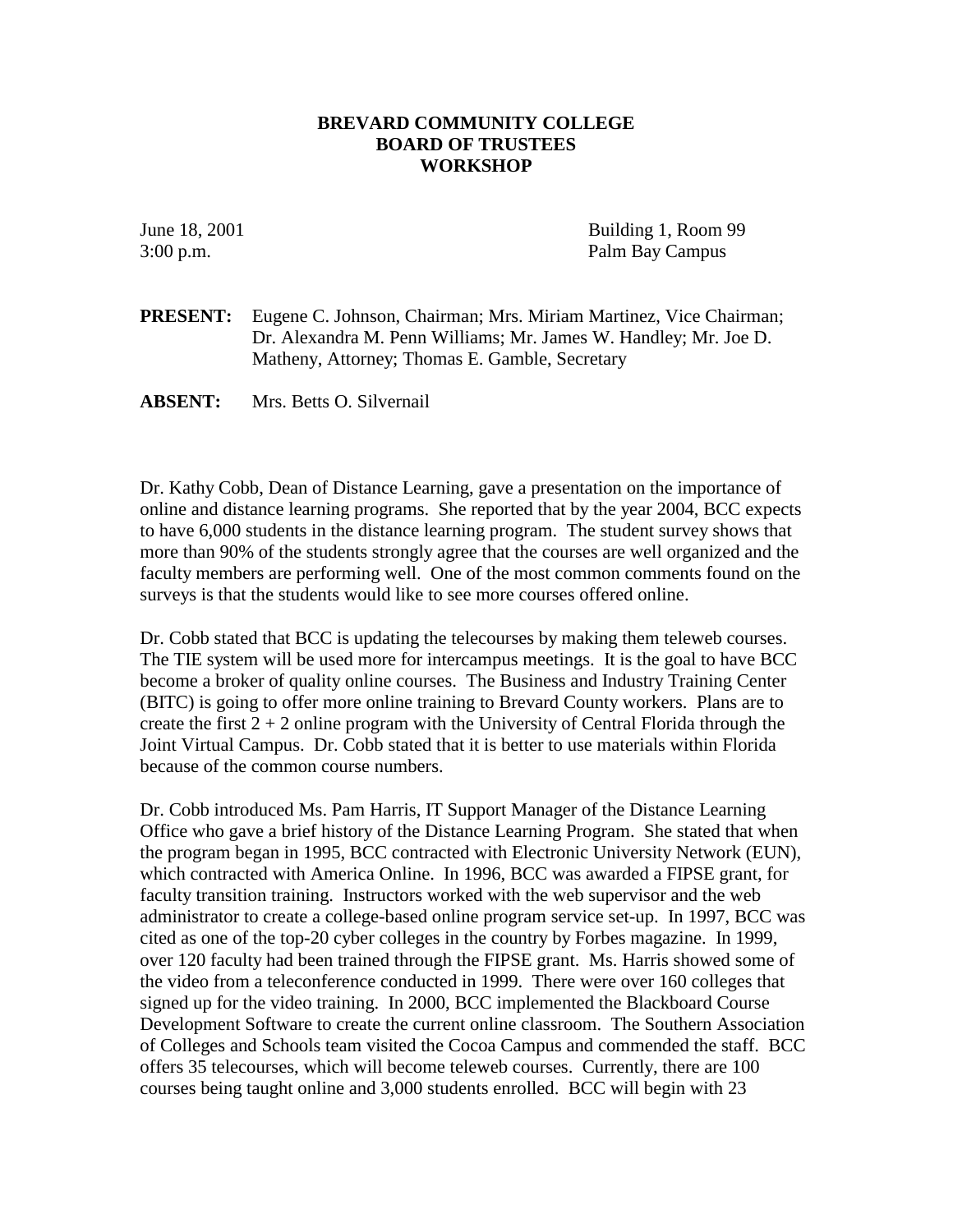Board of Trustees Workshop June 18, 2001 Page  $-2$  –

scheduled hybrid courses in Fall 2001, which are combination online and teleweb courses.

Ms. Harris introduced Ms. Elspeth McCullough, Online Advisor for the Distance Learning Office. Ms. McCullough stated the online environment presents a special set of circumstances. Many of the students are female, older, and the heads of household. Courseware allows the staff members to go online and see what areas the students are accessing. BCC offers an AS Degree in legal assisting and in business, as well as the AA Degree through distance learning. Through FIPSE, there is a person who identifies the students who might not make it through their class, by looking at the student's progress. There are learning labs located on all five campuses to assist these students. Some elements students require for success are: Computer skills and knowledge; academic and psychological preparation; connection with the college; and confidence and motivation. Mr. Johnson asked if BCC has a statistic for the minority population. Ms. McCullough stated that BCC does not have a method to track the minority population at this time; however, the college is in the process of establishing a system.

Ms. McCullough introduced Ms. Robin Boggs, Assistant Professor of Education. Ms. Boggs gave a demonstration using the Blackboard system. Ms. Boggs reviewed possible problems for students in online classes.

Ms. Boggs introduced Ms. Ligia Probus, Multi-Media Manager for the Distance Learning Office. Ms. Probus reported on the television station digital conversion, which will take place in 2003. The future services for WBCC-TV are: digital broadcasting; digital broadcasting to allow courses to be developed on DVD; and BCC will develop a curriculum consortia to obtain and develop quality courseware. Some of the distance learning present and future projects are: digitalization of video taped classes; audio and video streaming and transfer to CDs; web casting; and production of educational CDs. Ms. Probus demonstrated some tapes BCC had digitized.

Dr. Cobb introduced Ms. Jane Salvo, Instruction Technologist, who was present to provide technical support.

Dr. Gamble commended Dr. Cobb for her work with the quality online programs currently offered at BCC. The business plan for the virtual campus has been presented to the Cabinet members and will be distributed to the Board soon. Dr. Gamble indicated that he will be bringing a recommendation to the Board at the regular meeting to establish the Virtual Campus under the direction of Dr. Cobb, who will be advanced to the rank of